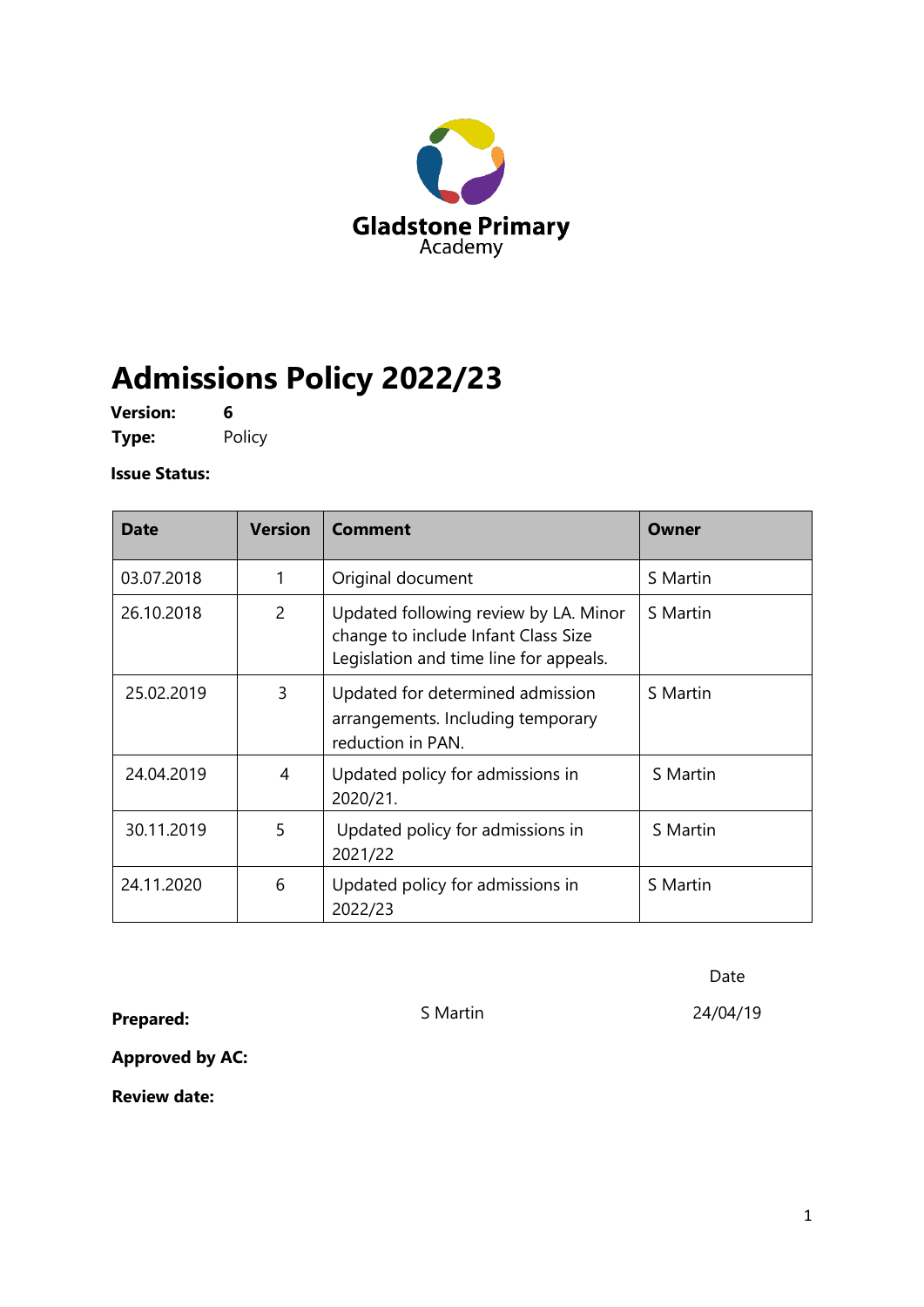#### **1. Introduction**

1.1. Gladstone Primary Academy provides places for children aged 4 – 11.

#### **2. Admission number**

2.1. The number of children to be admitted to the school at the point of entry, Reception Year, the Published Admission Number (PAN) for the school will be 90. The current and proposed PAN for the school is shown in the table below,

| Year of entry into<br>reception | PAN |
|---------------------------------|-----|
| 2018                            | 120 |
| 2019                            | 120 |
| 2020                            | 90  |
| 2021                            | 90  |
| 2022                            | 90  |
| 2023                            | 120 |

#### **3. Applications for the normal point of entry - Reception Classes**

- 3.1. Applications for admission to Gladstone Primary Academy to enter the Reception classes at the start of September should be made through the Peterborough City Council coordinated admissions scheme.
- 3.2. Details of how to apply can be found on the Peterborough City Council website: http://www.peterborough.gov.uk/children\_and\_families/schools/school\_admissions. aspx
- 3.3. The deadline for applications is the  $15<sup>th</sup>$  January, for entry the following September.

3.4. Places will be offered on the National Offer Day, 16<sup>th</sup> April, or next working day when this falls at a weekend, or bank holiday.

- 3.5. Where it is not possible to offer a place the right of appeal will be offered.
- 3.6. The Academy follows The School Admissions (Infant Class Sizes) (England) Regulations 2012, limiting infant (Reception, Year 1 and Year 2 classes) to a maximum of 30 children with each teacher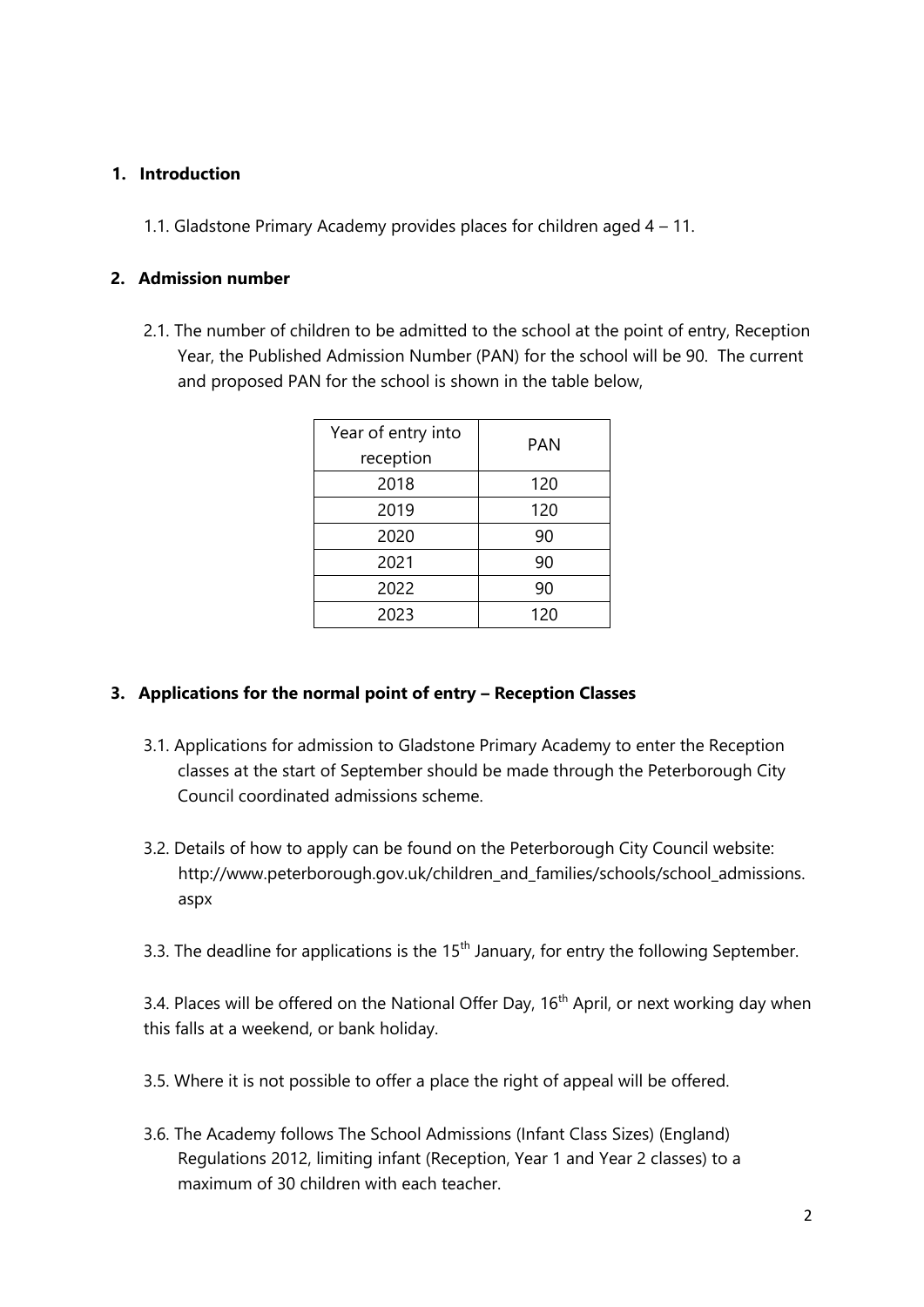#### **4. Acceptance of an offer of a place**

4.1. Where an offer of a place is made, the applicant should be notified that they have 10 school days/workings days to accept the offer. Where an offer is not accepted Gladstone Primary Academy reserves the right to withdraw the offer and the offer of a place to be made to the next applicant on the waiting list.

### **5. Oversubscription criteria**

- 5.1. The Academy will admit children with a Statement of Special Educational Needs or an Education Health and Care Plan which names Gladstone Primary Academy. This will be in addition to any specific arrangements to specialist provision.
- 5.2. The order of priority for all other children is as follows:
	- 1. A 'looked after child' or a child who was previously looked after but immediately after being looked after became subject to an adoption, residence, or special guardianship order. A looked after child is a child who is (a) in the care of a local authority, or (b) being provided with accommodation by a local authority in the exercise of their social services functions (see the definition in Section 22(1) of the Children Act 1989).
	- 2. Children who are both living in the catchment area<sup>1</sup> served by the school and have siblings<sup>2</sup> of compulsory school age still attending Gladstone Primary Academy at the time of their admission.
	- 3. Other children living in the catchment area at the time of admission.
	- 4. Children of members of staff, provided that they have been employed for a minimum of two years and/or are recruited to fill a vacant post for which there is a demonstrable skills shortage.
	- 5. Children who do not live in the catchment area served by Gladstone Primary Academy, but who have siblings of compulsory school age attending the school at the time of their admission.
	- 6. Other children whose parents have requested a place who live outside the catchment area.

<sup>&</sup>lt;sup>1</sup> An alphabetical list of streets and their school catchment areas is available on the Peterborough City Council website -

https://www.peterborough.gov.uk/residents/schools-and-education/school-admissions/catchment-area/

 $2$  For the purposes of admissions, the Department for Education definition of sibling is as follows: 'Sibling refers to brother or sister, half brother or sister, adopted brother or sister, step brother or sister, or the child of the parent/carer's partner, and in every case, the child should be living in the same family unit at the same address.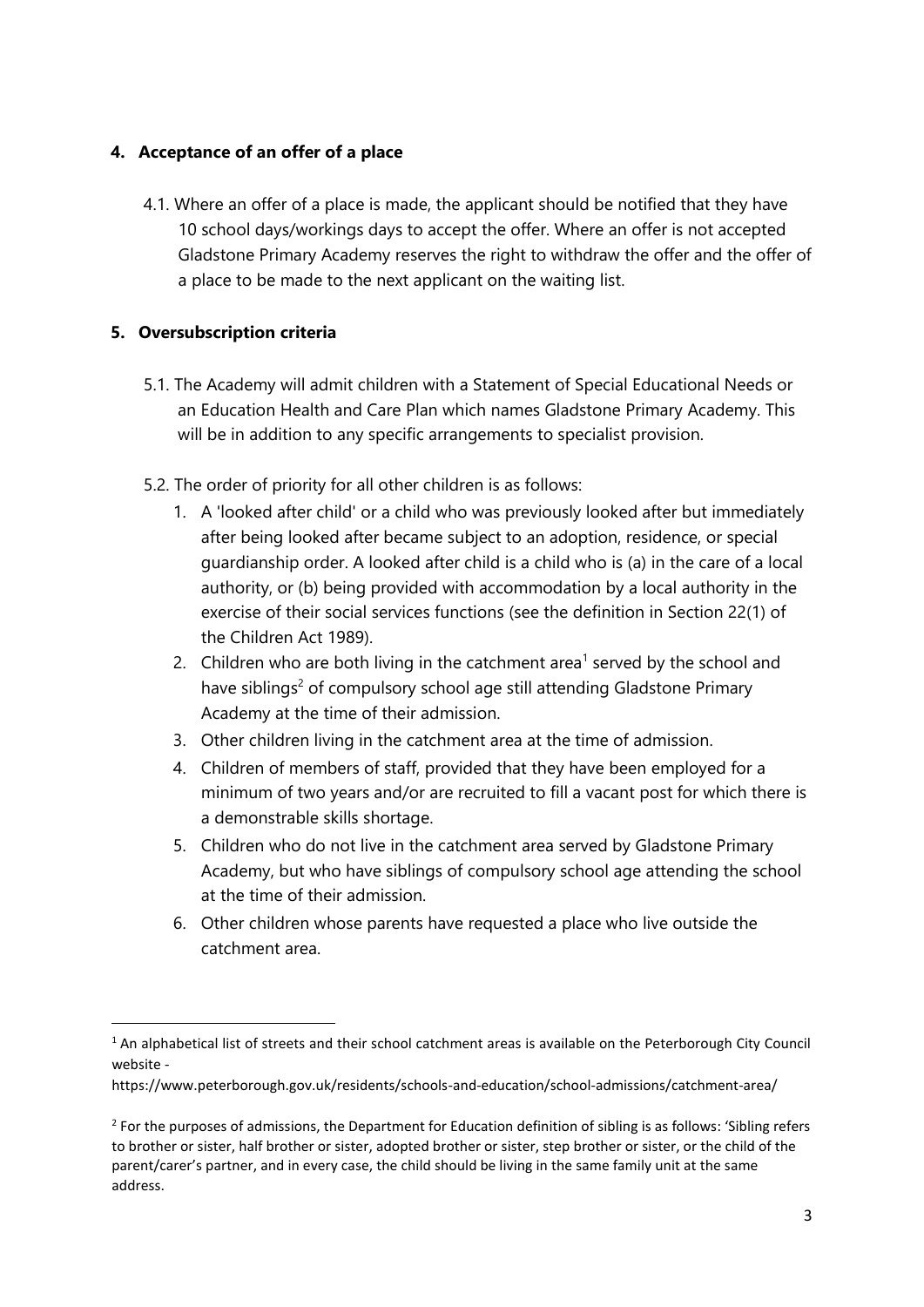## 5.3.

Sibling refers to children aged between 4 and 16, living together in the same family unit, who have a sibling on the roll of the school at the time of application and admission to the Academy. Sibling includes:

- brother, or sister;
- half-brother, or sister;
- adopted brother, or sister;
- child of the parent/carer or their partner;
- children looked after, or previously looked after.

This doesn't include children temporarily living in the same household - for example a looked a child in short term, or interim, foster placement. In every case, the sibling must be living permanently in the same family home (at least Monday to Friday) and must be on the roll of the Academy, or have been offered and accepted a place at the Academy at the time of application and when the child starts.

Every effort will be made to ensure that brothers or sisters (as defined above) and those from multiple births can attend the same primary school, understanding that the Academy must comply with the Education (Infant Class Sizes) (England) Regulations 1998.

- 5.4. In cases of equal merit, priority will be given to the child living nearest the school as measured by a straight line. Distance is measured in a straight line using the Local Land Property Gazetter (LLPG) provided from the seed point located at the child's home address to the seed point for the school. The seed point is taken from the ordinance survey's (OS) Address Base dataset. It is used to locate individual residential and school addresses using grid references as seed points. It may be necessary to use other OS maps or online resources for any home address outside of the Peterborough local authority area not covered by the local authority's computerised distance measuring system. In the case of flats, the priority is that of floor level i.e. ground, first, second etc. in that order.
- 5.5. In cases of exactly the same measurement where no differentiation can be established, a lottery will be used to decide the allocation of the place. For late applications, the local authority will allocate places in the same order of priority. In cases of equal merit, priority will be given to the child living nearest the school as measured by a straight line as above.
- 5.6. There is no automatic right of admission from Gladstone Preschool into reception at Gladstone Primary Academy.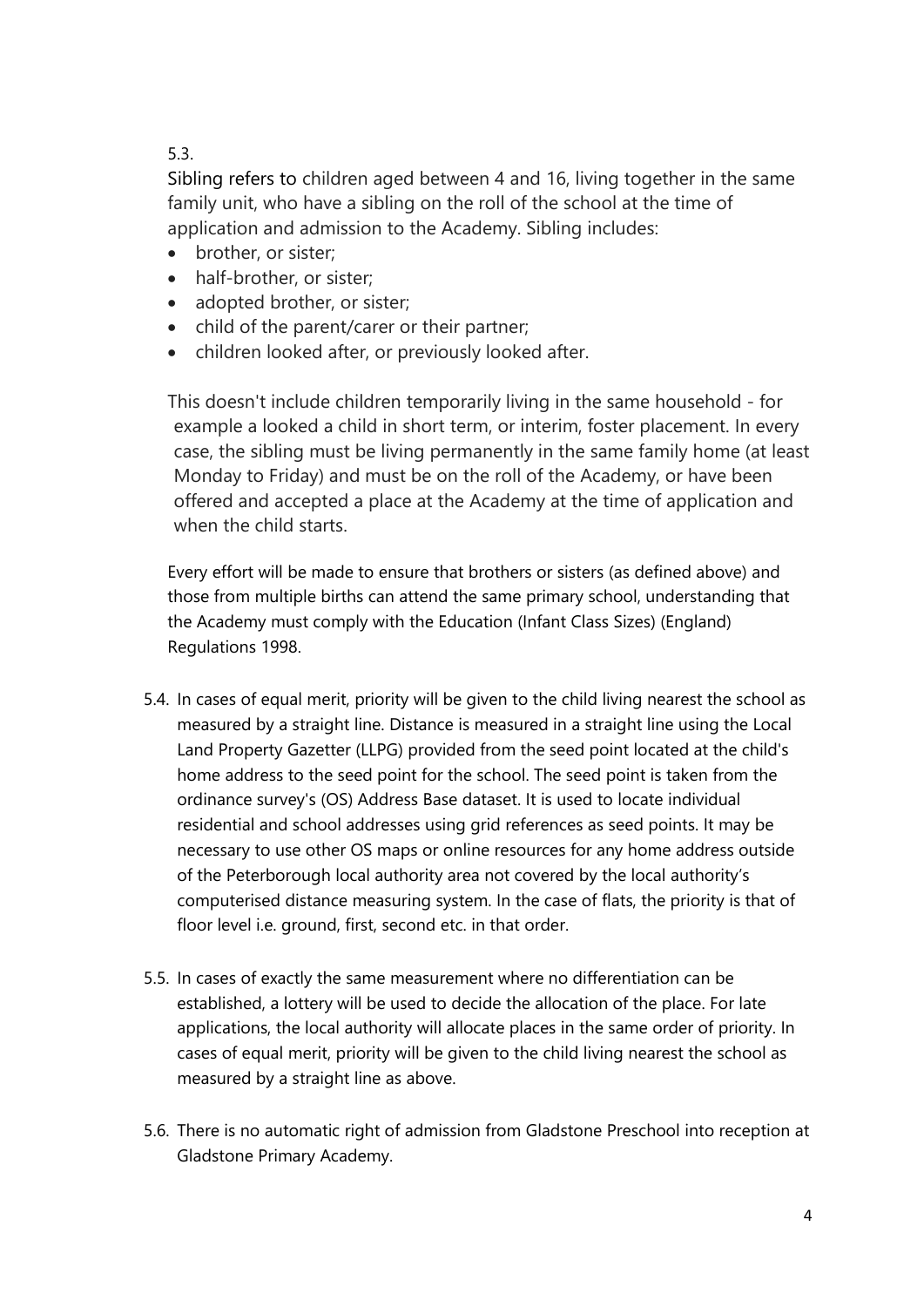## **6. Waiting lists**

- 6.1. The Academy will operate a waiting list for each year group. Where in any year group Gladstone Primary Academy receives more applications for places than there are places available, the places will be determined by ranking pupils according to the oversubscription criteria. This waiting list will be maintained by the Academy and it will be open to any parent to ask for his or her child's name to be placed on the waiting list, following an unsuccessful application having previously been made to the Gladstone Primary Academy.
- 6.2. Waiting lists will last until the end of the academic year. To remain on the school's waiting list for the next academic year families will need to complete a new in-year application form.
- 6.3. Children's position on the waiting list will be determined solely in accordance with the oversubscription criteria set out in paragraph 5. Where places become vacant they will be allocated to children on the waiting list in accordance with the oversubscription criteria.

### **7. In year admissions**

- 7.1. Applications to move a child from another school or for children new to the area to Gladstone Primary Academy should be made directly to Gladstone Primary Academy on an application form which is available from the school office or website www.gpa.education/admissions
- 7.2. Once an application form is received, the school will inform the City Council of the decision as to whether or not a place is able to be offered.
- 7.3. If a place is not offered, the child will be put on a waiting list for a place when one becomes available and will be offered the right to appeal. Places on the waiting list are allocated in line with the admissions criteria.

## **8. Appeals**

8.1. In the event of a place not being allocated, parents will have the right of appeal to an independent appeal panel. The appeal panel will be independent of Gladstone Primary Academy. The arrangements for appeals will be in line with the School Admissions Code and the School Admission Appeals code published by the Department for Education. The determination of the appeals panel will be made in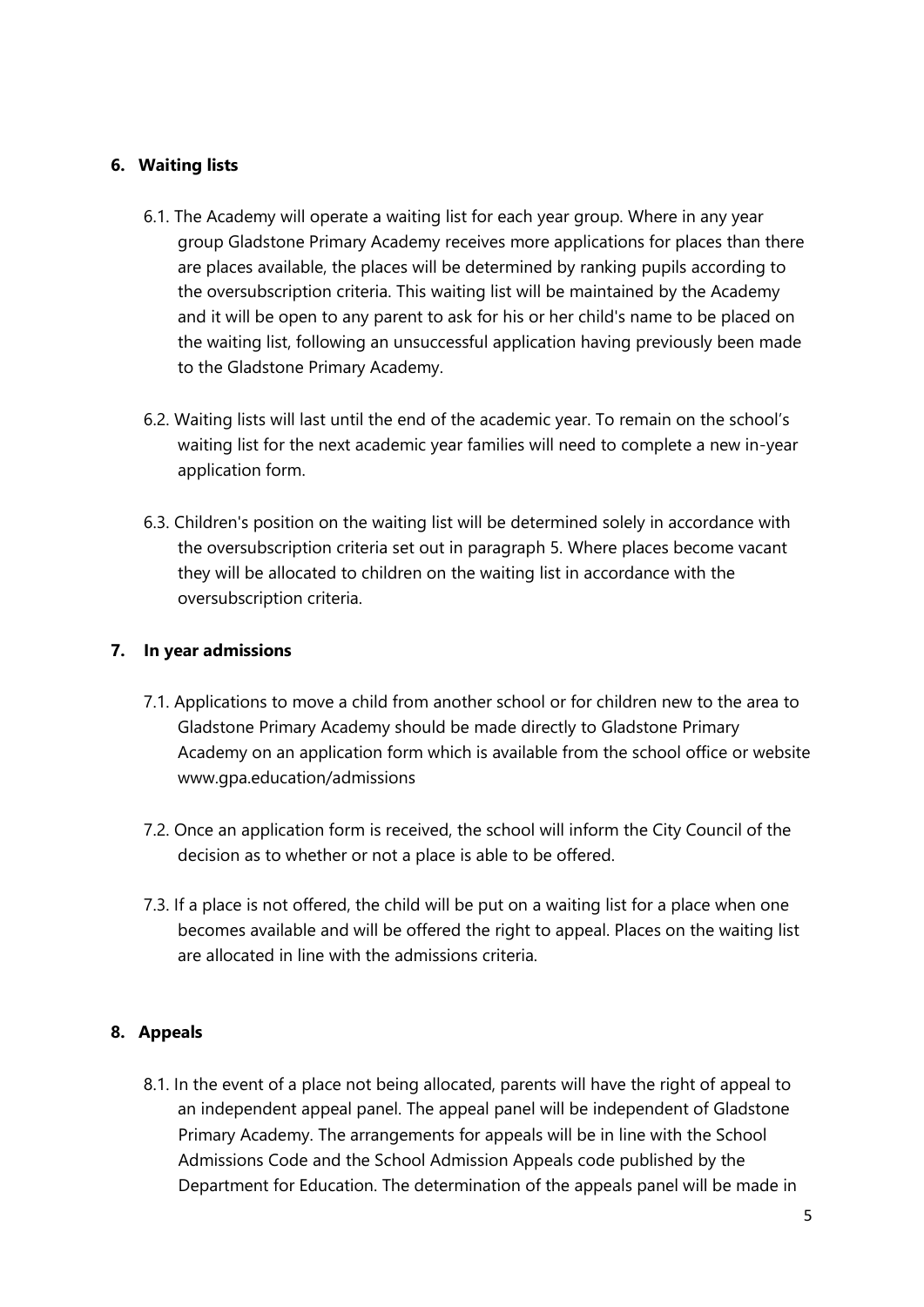accordance with School Admissions Appeal Code and the decision will be binding on all parties.

- 8.2. The Gladstone Primary Academy uses Peterborough City Council to manage its appeals who will prepare guidance for parents and relevant children about how the appeals process will work and a named contact who can answer any enquiries parents may have about the process. Appeal forms are available from the Peterborough City Council website.
- 8.3. The Academy will follow the dates and the time line for schools admissions appeals as set out on the Peterborough City Council website. [https://www.peterborough.gov.uk/residents/schools-and](https://www.peterborough.gov.uk/residents/schools-and-education/school-admissions/school-admissions-appeals/)[education/schooladmissions/school-admissions-appeals/](https://www.peterborough.gov.uk/residents/schools-and-education/school-admissions/school-admissions-appeals/)

#### **9. Home address**

- 9.1. When parents live separately, the application must be based on the address at which the child usually lives. When parents live separately but the child lives with both parents at different addresses, the child's home address will be taken to be the address where the child lives for most of the week. If the child spends an equal amount of time with each parent, the address will be taken to be that of the main parent/carer eligible to receive Child Benefit and Child Tax Credit
- 9.2. The address of a relative or childminder, or where a child stays or sleeps because of special domestic arrangements or personal circumstances cannot be considered. All applicant addresses will be checked.
- 9.3. All changes of address will be thoroughly investigated to ensure there is a permanent commitment to the new address and that it is not a temporary arrangement. A temporary address cannot be considered. This includes other property owned by the applicant and temporary moves to live with friends or family.
- 9.4. Any recent change of principal carer and/or parental responsibility (for example, if a child moves to live at another address) must be supported by satisfactory legal documents such as a court order. Only applications from a person who is legally responsible for the child can be accepted. If a child does not live with their parent/s and is looked after by relatives, documentary evidence such as a Will or a Court order are required as proof that the relatives are the child's guardians. A private fostering arrangement will not give parental responsibility. Please let Gladstone Primary Academy know if a parent at another address is to be kept advised of the progress and outcome of their child's application.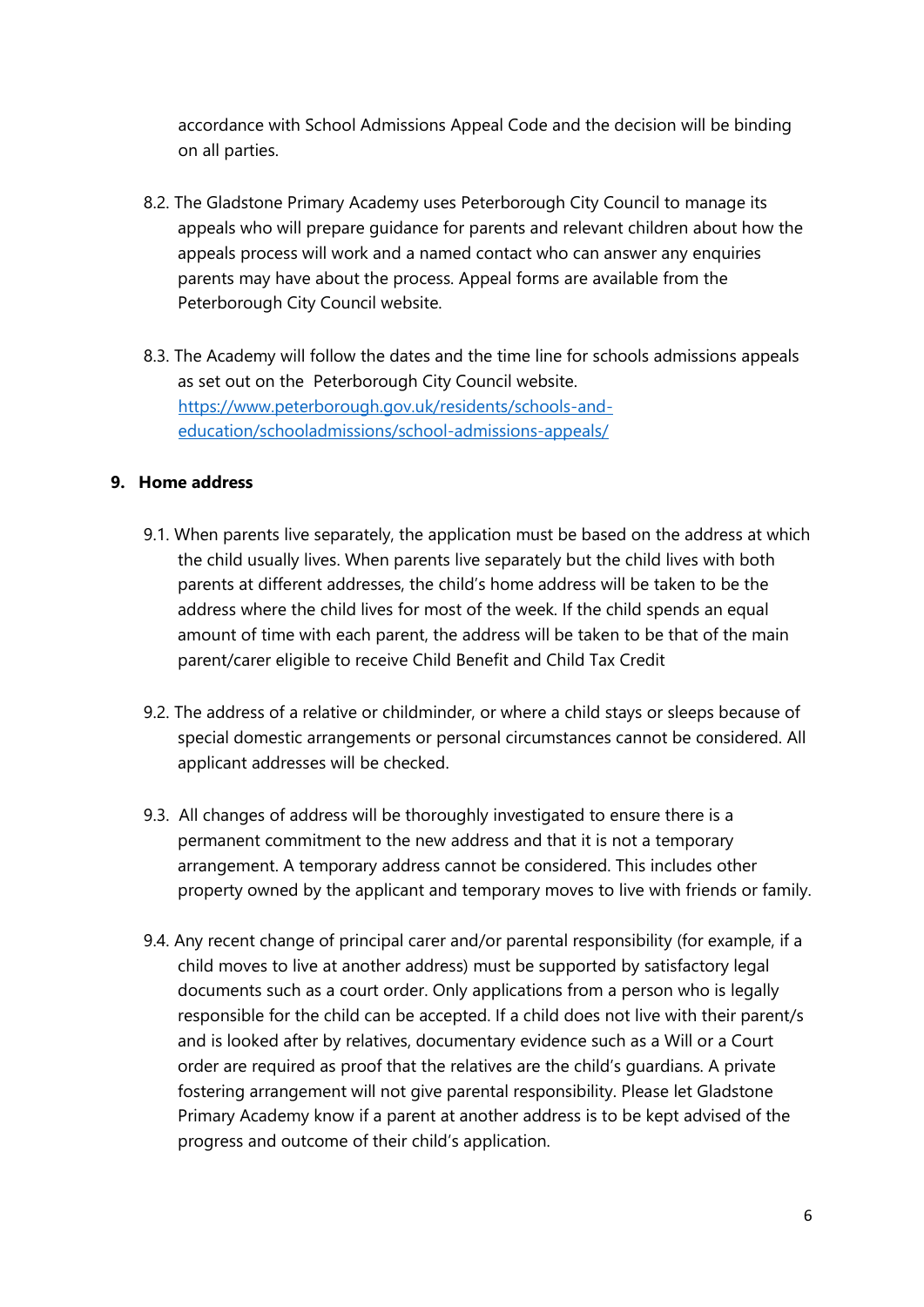- 9.5. Gladstone Primary Academy expects to see continuity of address throughout the application process; and you will be asked for proof at any time if your address is different from the address on your application.
- 9.6. If it is discovered that a place has been offered on the basis of a fraudulent or intentionally misleading application (for example a false claim to residence), that offer will be withdrawn even if the child has started at the school.

## **10. Request to delay entry to school in the same year** (known as deferred entry)

- 10.1. Parents can defer the date their child is admitted to the Academy until later in the school year but not beyond the point at which they reach compulsory school age and not beyond the beginning of the final term of the school year for which it was made.
- 10.2. To defer entry, parents must confirm this with the Gladstone Primary Academy where the child has been offered a Reception place. Parents may also need to confirm this with the early learning provider so that your child can continue to receive their free early learning entitlement.

### **11. Admission of children outside their normal age group**

- 11.1. The parents of a summer born child may choose not to send their child to school until the September following their fifth birthday and may request that they are admitted out of their normal age group – into Reception rather than Year 1.
- 11.2. Parents may apply to a year group outside the normal age group, for summer born children; children born between 1 April and 31 August are regarded as summer born children.
- 11.3. In exceptional circumstances, summer born children may be admitted to school in a different year group. This is usually due to concerns in relation to a child's development. If parents would like to request a 'summer born child' to start school outside of their normal age group, and be admitted to reception rather than Year 1, they would need to follow the process below.
	- o Parents should apply for the normal reception year for their child. The normal year in this case, is the academic year when the child will be five years old – between 1 September and 31 August.
	- o When applying, parents should inform the Local Authority School Admissions Team and Gladstone Primary Academy in writing, that they do not wish to